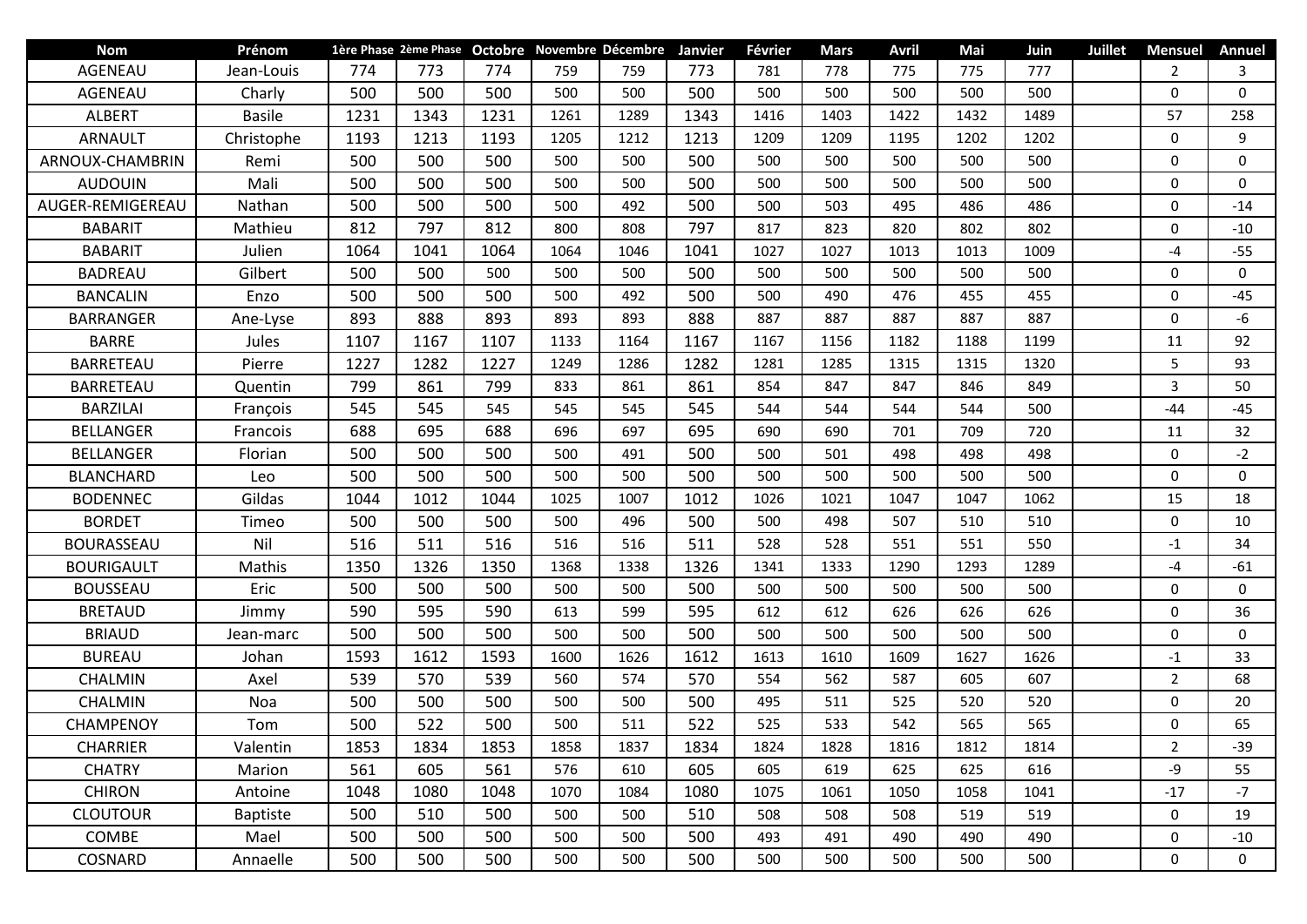| <b>COUGNON</b>    | Loukas          | 500  | 500  | 500  | 500  | 500  | 500  | 500  | 500  | 500  | 500  | 500  | $\mathbf{0}$ | 0            |
|-------------------|-----------------|------|------|------|------|------|------|------|------|------|------|------|--------------|--------------|
| <b>COUSIN</b>     | Noé             | 500  | 500  | 500  | 500  | 500  | 500  | 500  | 500  | 500  | 500  | 500  | $\Omega$     | $\Omega$     |
| COUTAND           | Dominique       | 909  | 863  | 909  | 890  | 868  | 863  | 862  | 862  | 853  | 840  | 843  | 3            | $-66$        |
| <b>DAHERON</b>    | Esteban         | 554  | 572  | 554  | 558  | 576  | 572  | 564  | 579  | 604  | 602  | 605  | 3            | 51           |
| <b>DANIEL</b>     | Gwendal         | 938  | 933  | 938  | 938  | 938  | 933  | 932  | 932  | 932  | 932  | 932  | $\mathbf 0$  | -6           |
| <b>DAVID</b>      | <b>Basile</b>   | 522  | 566  | 522  | 547  | 563  | 566  | 570  | 578  | 586  | 590  | 600  | 10           | 78           |
| <b>DELAYAT</b>    | Aaron           | 500  | 500  | 500  | 500  | 500  | 500  | 500  | 500  | 500  | 500  | 500  | $\mathbf 0$  | $\mathbf{0}$ |
| <b>DELAYAT</b>    | Adam            | 500  | 500  | 500  | 500  | 500  | 500  | 500  | 500  | 500  | 500  | 500  | $\mathbf 0$  | $\mathbf{0}$ |
| DOUANGNGEUN       | Pao             | 990  | 966  | 990  | 992  | 971  | 966  | 966  | 966  | 979  | 981  | 981  | $\mathbf{0}$ | -9           |
| <b>DROUAULT</b>   | Cyrille         | 793  | 788  | 793  | 793  | 793  | 788  | 787  | 787  | 787  | 787  | 787  | $\mathbf 0$  | $-6$         |
| <b>DUPONT</b>     | Aurelien        | 1457 | 1418 | 1457 | 1420 | 1434 | 1418 | 1403 | 1417 | 1444 | 1444 | 1452 | 8            | $-5$         |
| <b>ENFREIN</b>    | Leo             | 500  | 500  | 500  | 483  | 485  | 500  | 485  | 484  | 482  | 482  | 482  | $\pmb{0}$    | $-18$        |
| <b>FAIDHERBE</b>  | Constand        | 500  | 500  | 500  | 500  | 500  | 500  | 506  | 513  | 508  | 508  | 508  | $\mathbf 0$  | 8            |
| <b>FAVIERE</b>    | Magalie         | 762  | 757  | 762  | 762  | 762  | 757  | 756  | 756  | 753  | 753  | 753  | $\Omega$     | -9           |
| <b>FONTENEAU</b>  | Ysalie          | 500  | 500  | 500  | 500  | 500  | 500  | 500  | 500  | 500  | 500  | 500  | $\mathbf 0$  | $\mathbf{0}$ |
| <b>FORT</b>       | Alain           | 1075 | 1027 | 1075 | 1043 | 1044 | 1027 | 1027 | 1022 | 1008 | 1010 | 1004 | -6           | $-71$        |
| <b>FORTIN</b>     | Pierre          | 580  | 575  | 580  | 580  | 580  | 575  | 574  | 574  | 574  | 574  | 574  | $\mathbf 0$  | $-6$         |
| <b>FOULONNEAU</b> | Theo            | 531  | 676  | 531  | 652  | 662  | 676  | 723  | 733  | 773  | 790  | 808  | 18           | 277          |
| <b>GABARD</b>     | Francois        | 641  | 619  | 641  | 631  | 624  | 619  | 618  | 609  | 605  | 599  | 599  | $\mathbf 0$  | $-42$        |
| <b>GABORIAU</b>   | Andre           | 842  | 846  | 842  | 848  | 851  | 846  | 845  | 849  | 832  | 814  | 808  | -6           | $-34$        |
| <b>GABORIEAU</b>  | Tino            | 500  | 500  | 500  | 500  | 500  | 500  | 500  | 500  | 500  | 500  | 500  | $\mathbf 0$  | $\mathbf{0}$ |
| <b>GAILLARD</b>   | Noa             | 500  | 500  | 500  | 500  | 500  | 500  | 500  | 500  | 500  | 500  | 500  | $\mathbf 0$  | $\mathbf{0}$ |
| <b>GARNIER</b>    | Jean-christophe | 909  | 878  | 909  | 905  | 888  | 878  | 867  | 861  | 863  | 863  | 877  | 14           | $-32$        |
| <b>GAULTIER</b>   | Noe             | 500  | 500  | 500  | 500  | 500  | 500  | 500  | 500  | 500  | 500  | 500  | $\mathbf 0$  | $\Omega$     |
| <b>GAUTHIER</b>   | Damien          | 656  | 678  | 656  | 670  | 679  | 678  | 678  | 659  | 666  | 677  | 676  | $-1$         | 20           |
| <b>GAUTHIER</b>   | Timeo           | 500  | 500  | 500  | 500  | 500  | 500  | 500  | 500  | 500  | 500  | 500  | $\mathbf 0$  | $\mathbf{0}$ |
| <b>GAUTHIER</b>   | Loucas          | 500  | 500  | 500  | 500  | 501  | 500  | 498  | 491  | 499  | 499  | 499  | $\mathbf 0$  | $-1$         |
| <b>GAUTIER</b>    | Philippe        | 1100 | 1138 | 1100 | 1108 | 1133 | 1138 | 1130 | 1138 | 1096 | 1095 | 1088 | $-7$         | $-12$        |
| <b>GELE FORT</b>  | Axel            | 533  | 564  | 533  | 521  | 561  | 564  | 611  | 615  | 594  | 616  | 628  | 12           | 95           |
| <b>GELE FORT</b>  | Evan            | 500  | 500  | 500  | 500  | 500  | 500  | 500  | 500  | 500  | 500  | 500  | $\mathbf 0$  | $\mathbf 0$  |
| <b>GOURRAUD</b>   | Maé             | 500  | 500  | 500  | 500  | 500  | 500  | 500  | 500  | 500  | 488  | 488  | $\mathbf 0$  | $-12$        |
| <b>GUESDON</b>    | Sylvain         | 1155 | 1130 | 1155 | 1143 | 1135 | 1130 | 1130 | 1130 | 1118 | 1118 | 1118 | 0            | $-37$        |
| <b>GUESDON</b>    | Stephane        | 1143 | 1112 | 1143 | 1114 | 1117 | 1112 | 1100 | 1091 | 1071 | 1071 | 1069 | $-2$         | $-74$        |
| <b>GUIBERT</b>    | Mathieu         | 500  | 500  | 500  | 500  | 500  | 500  | 500  | 500  | 500  | 500  | 500  | 0            | 0            |
| <b>GUILLET</b>    | Anita           | 500  | 500  | 500  | 500  | 500  | 500  | 500  | 500  | 500  | 500  | 500  | $\mathbf 0$  | 0            |
| <b>GUILLET</b>    | Jordan          | 500  | 500  | 500  | 500  | 493  | 500  | 500  | 498  | 484  | 484  | 484  | $\pmb{0}$    | $-16$        |
| <b>HUICQ</b>      | Jonathan        | 1760 | 1756 | 1761 | 1761 | 1761 | 1756 | 1756 | 1762 | 1737 | 1737 | 1737 | 0            | $-23$        |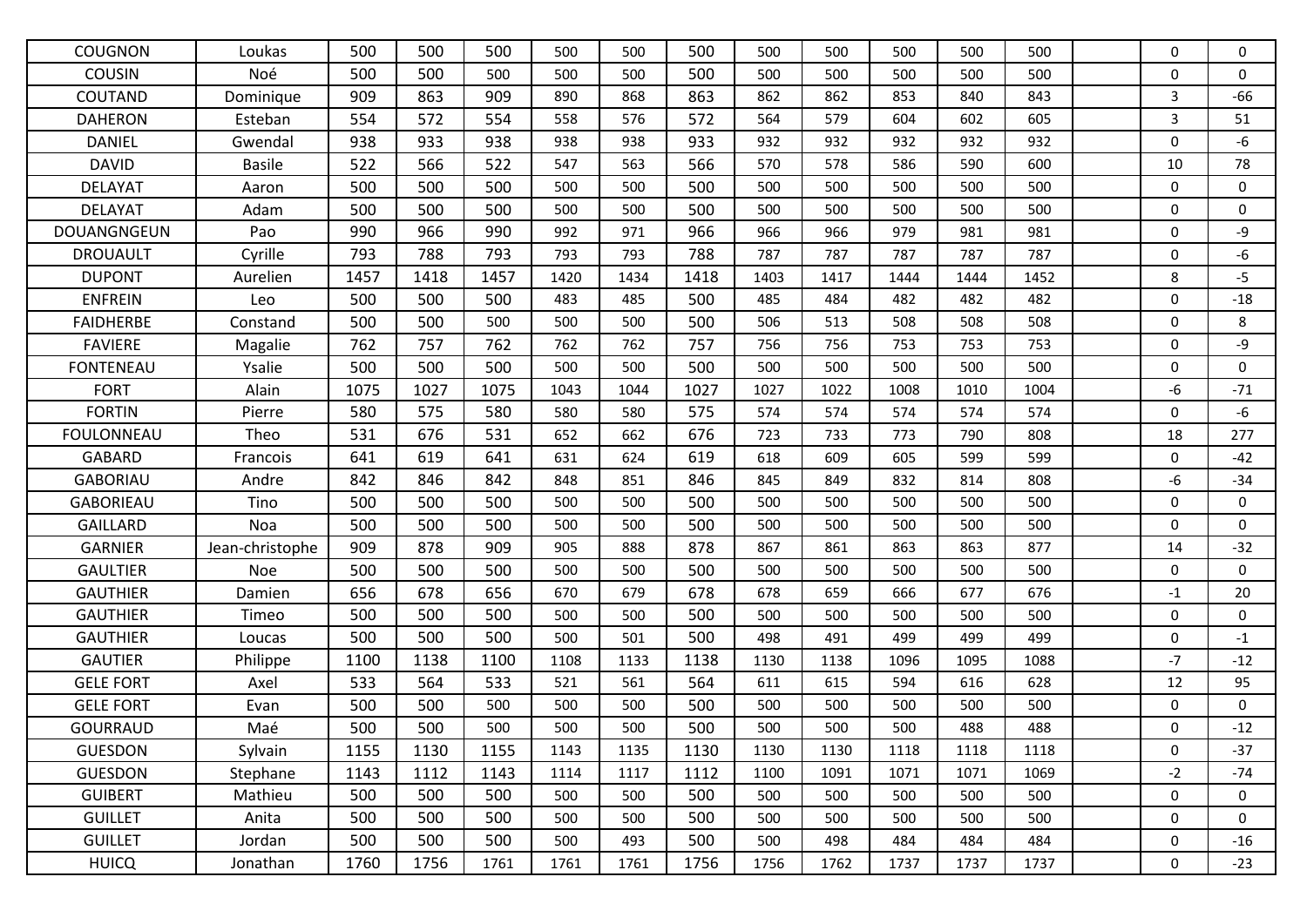| <b>JACQUELOOT</b> | Kylian          | 500  | 506  | 500  | 500  | 502  | 506  | 505  | 523  | 521  | 511  | 511  | $\Omega$       | 11           |
|-------------------|-----------------|------|------|------|------|------|------|------|------|------|------|------|----------------|--------------|
| <b>JAUZELON</b>   | Soan            | 500  | 500  | 500  | 500  | 500  | 500  | 500  | 500  | 500  | 500  | 500  | $\mathbf{0}$   | $\mathbf{0}$ |
| <b>JOUSSEAUME</b> | Enzo            | 500  | 502  | 500  | 500  | 500  | 502  | 501  | 501  | 509  | 509  | 509  | $\mathbf 0$    | 9            |
| <b>JOYEAU</b>     | Edouard         | 500  | 500  | 500  | 500  | 492  | 500  | 493  | 486  | 484  | 484  | 484  | $\mathbf 0$    | $-16$        |
| <b>KRZEPICKI</b>  | Nathalie        | 500  | 500  | 500  | 500  | 500  | 500  | 500  | 500  | 500  | 500  | 500  | $\mathbf 0$    | 0            |
| <b>KRZEPICKI</b>  | Didier          | 1519 | 1489 | 1519 | 1509 | 1495 | 1489 | 1485 | 1500 | 1510 | 1513 | 1509 | $-4$           | $-10$        |
| LAMBERT           | Berenger        | 500  | 500  | 500  | 509  | 509  | 500  | 513  | 513  | 510  | 510  | 528  | 18             | 28           |
| LANDREAU          | Tom             | 779  | 858  | 779  | 820  | 855  | 858  | 840  | 840  | 853  | 852  | 852  | $\mathbf 0$    | 73           |
| LANDREAU          | Severine        | 500  | 500  | 500  | 500  | 500  | 500  | 500  | 500  | 500  | 500  | 500  | $\mathbf{0}$   | $\mathbf{0}$ |
| LARDEUX           | Pierre-jean     | 500  | 500  | 500  | 500  | 500  | 500  | 500  | 500  | 500  | 500  | 500  | $\mathbf 0$    | $\mathbf 0$  |
| LARDIERE          | Joseph          | 581  | 576  | 581  | 581  | 581  | 576  | 575  | 575  | 575  | 575  | 575  | $\mathbf 0$    | $-6$         |
| LATAPIE           | Graham          | 527  | 522  | 527  | 527  | 527  | 522  | 521  | 521  | 521  | 516  | 523  | $\overline{7}$ | -4           |
| LEBALLEUR         | Sacha           | 500  | 500  | 500  | 500  | 500  | 500  | 500  | 500  | 500  | 500  | 500  | $\pmb{0}$      | 0            |
| LEGEAY            | Christophe      | 1136 | 1089 | 1136 | 1110 | 1092 | 1089 | 1091 | 1100 | 1124 | 1124 | 1116 | -8             | $-20$        |
| LELOUP            | Dimitri         | 500  | 500  | 500  | 500  | 500  | 500  | 500  | 500  | 500  | 500  | 500  | $\mathbf 0$    | $\mathbf{0}$ |
| <b>LEPOUTRE</b>   | Clement         | 500  | 500  | 500  | 500  | 500  | 500  | 500  | 500  | 500  | 500  | 500  | $\mathbf{0}$   | $\mathbf{0}$ |
| LESAGE            | Lionel          | 500  | 500  | 500  | 500  | 500  | 500  | 500  | 500  | 500  | 500  | 500  | $\mathbf 0$    | 0            |
| <b>LIBAUD</b>     | Yaël            | 500  | 500  | 500  | 500  | 500  | 500  | 500  | 500  | 500  | 500  | 500  | $\mathbf 0$    | 0            |
| LOISEAU           | Jean-Francois   | 1049 | 1046 | 1049 | 1042 | 1043 | 1046 | 1069 | 1074 | 1095 | 1095 | 1078 | $-17$          | 29           |
| <b>LOYTIER</b>    | Patrice         | 743  | 809  | 743  | 772  | 790  | 809  | 825  | 825  | 830  | 822  | 822  | $\mathbf 0$    | 79           |
| <b>LUCAS</b>      | Guy             | 763  | 758  | 763  | 763  | 763  | 758  | 757  | 757  | 757  | 757  | 757  | $\mathbf 0$    | -6           |
| <b>MADIC</b>      | Noam            | 500  | 500  | 500  | 500  | 500  | 500  | 500  | 500  | 500  | 500  | 500  | $\mathbf 0$    | $\mathbf{0}$ |
| <b>MANCEAU</b>    | Olivier         | 1060 | 1060 | 1060 | 1045 | 1057 | 1060 | 1060 | 1059 | 1048 | 1048 | 1056 | 8              | $-4$         |
| <b>MARTEAU</b>    | <b>Baptiste</b> | 749  | 775  | 749  | 778  | 780  | 775  | 748  | 755  | 784  | 784  | 784  | $\mathbf 0$    | 35           |
| <b>MATHIAS</b>    | Ganesh          | 500  | 500  | 500  | 500  | 500  | 500  | 500  | 500  | 500  | 500  | 500  | $\mathbf 0$    | 0            |
| <b>MAUDEMAIN</b>  | Kevin           | 500  | 500  | 500  | 500  | 500  | 500  | 500  | 500  | 500  | 500  | 500  | $\mathbf 0$    | 0            |
| <b>MAUDET</b>     | Jules           | 500  | 500  | 500  | 500  | 500  | 500  | 500  | 500  | 500  | 500  | 500  | $\mathbf 0$    | $\mathbf{0}$ |
| <b>MERLET</b>     | Stephane        | 1040 | 1011 | 1040 | 1036 | 1018 | 1011 | 1013 | 1013 | 1013 | 1013 | 1020 | $\overline{7}$ | $-20$        |
| <b>MERLET</b>     | Anthony         | 1481 | 1409 | 1481 | 1428 | 1414 | 1409 | 1399 | 1401 | 1411 | 1400 | 1404 | $\overline{4}$ | $-77$        |
| <b>MORIN</b>      | Luidgy          | 500  | 500  | 500  | 500  | 500  | 500  | 500  | 500  | 500  | 500  | 500  | $\mathbf 0$    | $\mathbf 0$  |
| <b>MOUSSET</b>    | Rene            | 664  | 660  | 664  | 670  | 665  | 660  | 657  | 659  | 664  | 664  | 678  | 14             | 14           |
| <b>NICOLLE</b>    | Enzo            | 500  | 500  | 500  | 500  | 492  | 500  | 498  | 498  | 500  | 492  | 492  | $\mathbf 0$    | -8           |
| <b>PAPIN</b>      | Frederic        | 1190 | 1202 | 1190 | 1182 | 1207 | 1202 | 1202 | 1200 | 1210 | 1210 | 1210 | $\mathbf 0$    | 20           |
| PERROQUIN         | Elise           | 500  | 500  | 500  | 500  | 500  | 500  | 500  | 500  | 500  | 500  | 500  | 0              | 0            |
| <b>PIET</b>       | Enora           | 1005 | 1040 | 1005 | 997  | 1037 | 1040 | 1043 | 1043 | 1022 | 1034 | 1022 | $-12$          | 17           |
| <b>PIRONNET</b>   | Yanis           | 500  | 500  | 500  | 500  | 496  | 500  | 500  | 500  | 498  | 474  | 474  | 0              | $-26$        |
| PIVETEAU          | Tristan         | 1277 | 1269 | 1277 | 1281 | 1274 | 1269 | 1268 | 1268 | 1295 | 1292 | 1283 | -9             | 6            |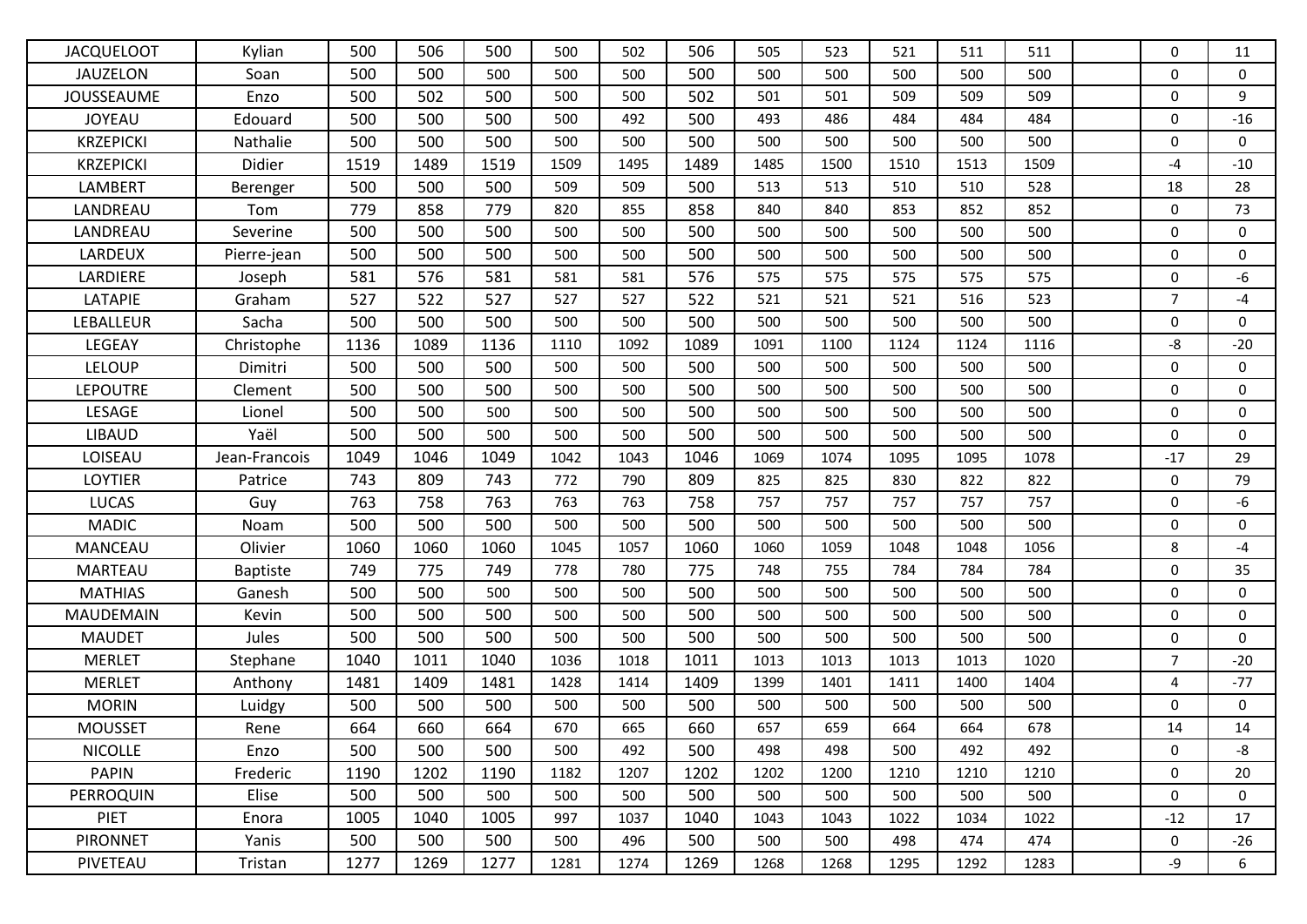| PIVETEAU         | Stephane  | 510  | 500  | 510  | 503  | 503  | 500  | 490  | 470  | 479  | 490  | 490  |                | $\Omega$       | $-20$          |
|------------------|-----------|------|------|------|------|------|------|------|------|------|------|------|----------------|----------------|----------------|
| <b>PLAS</b>      | Frantz    | 751  | 744  | 751  | 701  | 749  | 744  | 739  | 717  | 697  | 709  | 706  |                | $-3$           | $-45$          |
| <b>POUZET</b>    | Malvina   | 580  | 599  | 580  | 605  | 618  | 599  | 623  | 635  | 641  | 641  | 642  |                | $\mathbf{1}$   | 62             |
| <b>PUAUD</b>     | Pascal    | 1231 | 1230 | 1231 | 1229 | 1231 | 1230 | 1274 | 1267 | 1235 | 1248 | 1257 |                | 9              | 26             |
| <b>PUAUD</b>     | Thierry   | 951  | 956  | 951  | 958  | 961  | 956  | 956  | 943  | 938  | 940  | 927  |                | $-13$          | $-24$          |
| RAVELEAU         | Sacha     | 500  | 500  | 500  | 500  | 500  | 500  | 500  | 500  | 500  | 500  | 500  |                | $\mathbf 0$    | $\mathbf 0$    |
| RAVELEAU         | Benoit    | 1175 | 1175 | 1175 | 1197 | 1180 | 1175 | 1176 | 1180 | 1157 | 1150 | 1156 |                | 6              | $-19$          |
| <b>RINCKEL</b>   | Axel      | 731  | 898  | 731  | 788  | 897  | 898  | 954  | 955  | 1003 | 1041 | 1088 |                | 47             | 357            |
| <b>RONCHETTI</b> | Emma      | 500  | 500  | 500  | 500  | 500  | 500  | 500  | 500  | 500  | 483  | 485  |                | $\overline{2}$ | $-15$          |
| <b>ROUSSEAUX</b> | Amelie    | 825  | 820  | 825  | 825  | 825  | 820  | 819  | 819  | 819  | 819  | 819  |                | 0              | -6             |
| ROUSSEAUX        | Nicolas   | 1107 | 1088 | 1107 | 1101 | 1099 | 1088 | 1082 | 1082 | 1093 | 1092 | 1087 |                | $-5$           | $-20$          |
| <b>ROUSSIERE</b> | Corentin  | 1289 | 1267 | 1289 | 1280 | 1272 | 1267 | 1267 | 1267 | 1267 | 1267 | 1267 |                | $\mathbf 0$    | $-22$          |
| <b>ROUSSIERE</b> | Alain     | 1626 | 1612 | 1626 | 1596 | 1600 | 1612 | 1616 | 1579 | 1575 | 1569 | 1573 |                | $\overline{4}$ | $-53$          |
| <b>ROY</b>       | Olivier   | 739  | 766  | 739  | 757  | 770  | 766  | 758  | 767  | 808  | 824  | 824  |                | $\mathbf{0}$   | 85             |
| <b>ROY</b>       | Rafael    | 500  | 513  | 500  | 500  | 509  | 513  | 508  | 511  | 512  | 523  | 523  |                | $\Omega$       | 23             |
| SACHOT           | Sarah     | 846  | 883  | 846  | 908  | 883  | 883  | 881  | 881  | 877  | 893  | 889  |                | $-4$           | 43             |
| <b>SALLES</b>    | Aurelien  | 1024 | 966  | 1024 | 957  | 971  | 966  | 966  | 970  | 994  | 994  | 991  |                | $-3$           | $-33$          |
| SIAUDEAU         | Gildas    | 500  | 500  | 500  | 500  | 500  | 500  | 500  | 500  | 500  | 500  | 500  |                | $\mathbf{0}$   | $\mathbf{0}$   |
| <b>SIMON</b>     | Matthieu  | 980  | 977  | 980  | 996  | 982  | 977  | 962  | 967  | 981  | 982  | 984  |                | $\overline{2}$ | $\overline{4}$ |
| SIONEAU          | Clement   | 500  | 500  | 500  | 500  | 492  | 500  | 500  | 493  | 490  | 490  | 490  |                | $\mathbf 0$    | $-10$          |
| <b>SORIN</b>     | Garris    | 549  | 584  | 549  | 567  | 588  | 584  | 613  | 629  | 682  | 769  | 777  |                | 8              | 228            |
| <b>SORIN</b>     | Joris     | 500  | 500  | 500  | 500  | 498  | 500  | 493  | 493  | 502  | 483  | 487  |                | $\overline{4}$ | $-13$          |
| SOULARD          | Frederic  | 709  | 705  | 709  | 726  | 707  | 705  | 718  | 718  | 737  | 737  | 748  |                | 11             | 39             |
| SOULLARD         | Guy       | 629  | 624  | 629  | 629  | 629  | 624  | 623  | 623  | 623  | 623  | 623  |                | $\Omega$       | -6             |
| <b>TERRIEN</b>   | Jules     | 500  | 507  | 500  | 500  | 503  | 507  | 516  | 516  | 514  | 510  | 510  |                | 0              | 10             |
| <b>TRAVERT</b>   | Gabriel   | 500  | 575  | 500  | 549  | 580  | 575  | 571  | 593  | 613  | 675  | 671  |                | $-4$           | 171            |
| VILLENEUVE       | Lizie     | 500  | 506  | 500  | 500  | 498  | 506  | 506  | 504  | 517  | 541  | 552  |                | 11             | 52             |
| VRIGNAUD         | Jules     | 500  | 500  | 500  | 500  | 500  | 500  | 500  | 498  | 507  | 498  | 500  |                | $\overline{2}$ | $\mathbf 0$    |
| VRIGNAUD         | Philippe  | 500  | 500  | 500  | 500  | 500  | 500  | 500  | 500  | 500  | 500  | 500  |                | $\Omega$       | $\mathbf 0$    |
| VRIGNAUD         | Alexandre | 500  | 500  | 500  | 500  | 500  | 500  | 500  | 500  | 500  | 500  | 500  |                | 0              | $\mathbf{0}$   |
| YOU              | Alexis    | 500  | 500  | 500  | 500  | 500  | 500  | 500  | 500  | 500  | 500  | 500  |                | 0              | 0              |
| YOU              | Michel    | 715  | 707  | 715  | 715  | 715  | 707  | 706  | 692  | 689  | 687  | 686  |                | $-1$           | $-29$          |
| Moyenne          | 142       | 728  | 732  | 728  | 730  | 732  | 732  | 733  | 733  | 736  | 737  | 739  | $\overline{0}$ | $\mathbf{1}$   | 11             |